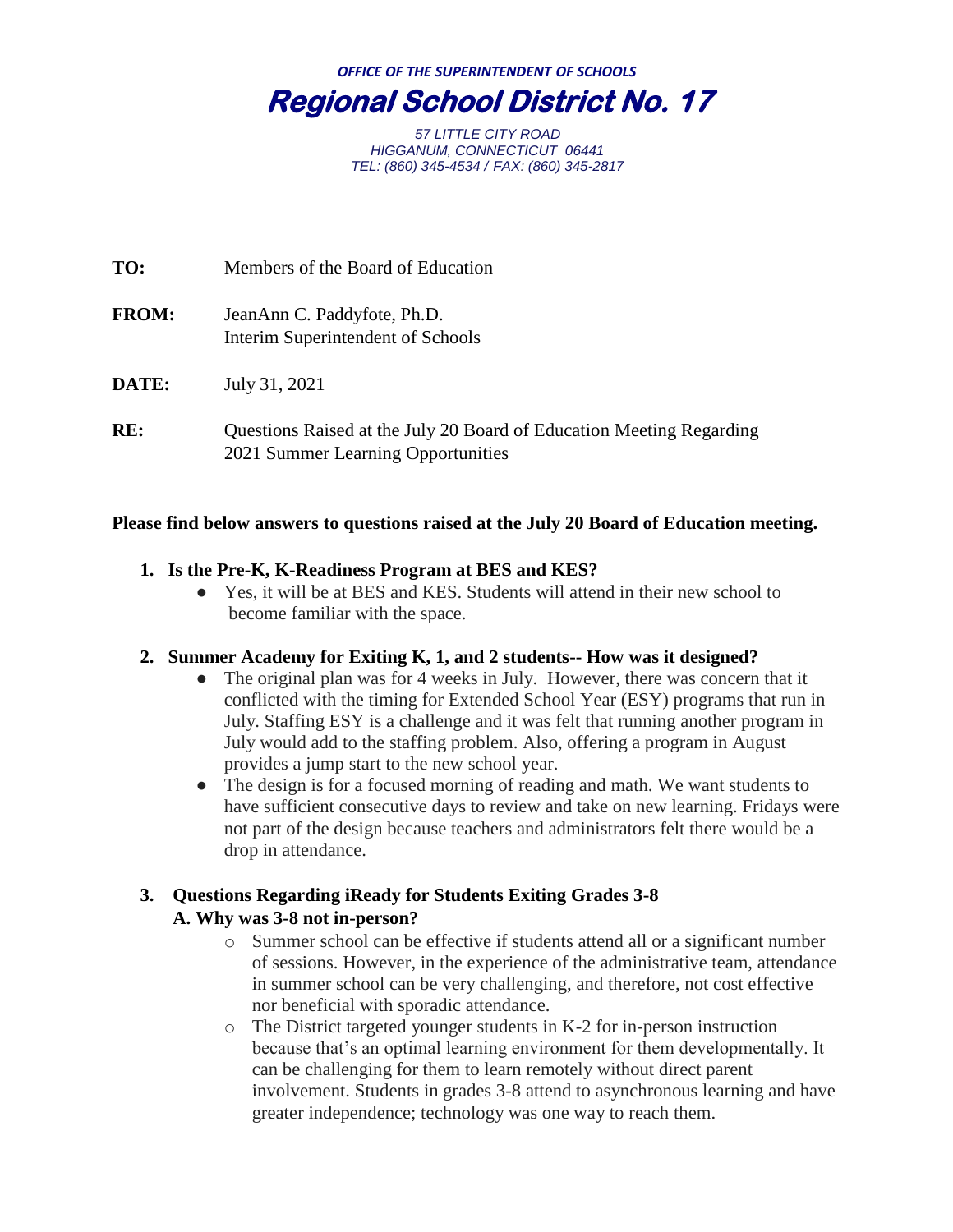- $\circ$  It was challenging to hire teachers to work in the summer, particularly after their experience during the 2020-21 school year. (It should be noted that the District had to hire one "outside" teacher who is not a member of RSD17 staff for the Summer Academy.) Staff shortage is a very real reason why the program could not have been more extensive.
- o In-person summer programs require a nurse. Finding nursing coverage was a significant challenge this summer, even when recruiting beyond the district nursing staff. The District is still struggling to find coverage for both of the weeks in August.
- o Administration began planning for summer learning programs following the winter data retreat. At that time, data indicated there was a greater need for intervention in grades K-2 as it was more difficult to teach foundational skills remotely. RSD 17 winter data indicated students in grades 3-8 were on track to perform as they typically do, or close to it.
- o We are using other strategies to approach learning recovery for these students beyond summer programming. The District is using Elementary and Secondary School Emergency Relief Funds (ESSER) to hire additional reading and math interventionists, K-5, and a math interventionist 9-12 for the 2021-22 school year.

# **B. How many teachers are in the 3-8 program?**

o There are 3 teachers each monitoring about 30 students. Two teachers monitor students for math and one teacher monitors students for reading.

# **C. Is the program only 45 minutes per week?**

o The program is research-based and is effective with 45 minutes per subject, per week. Some students have reading, some math and some both. During the summer, many students are doing much more than that if they have the time. We have one student doing almost 45 minutes per day for reading!

# **D. What does teacher monitoring mean?**

o Teachers log into the iReady portal and look to see how much time students are spending on the program, which lessons they have completed and their lesson pass rate. Teachers are providing weekly emails to parents and students about their progress. Teachers include feedback about lessons completed as well as messages of encouragement. If a student seems to need additional instruction or support for a lesson, the teacher schedules a Google Meet with the student to provide that support.

# **E. When were the invitations sent?**

o Initial invitations were sent on May 13 as "save the date" notifications. A Google Registration form was sent on June 3.

# **4. What were the reasons that families gave for not sending their student to a program?**

o Reasons given were as follows: transportation, summer camp, vacation, or the student needed a break.

# **5. Credit Recovery**

# **A**. **What were the reasons that students did not attend?**

o One response was for transportation, several were for vacation, and some wanted a break.